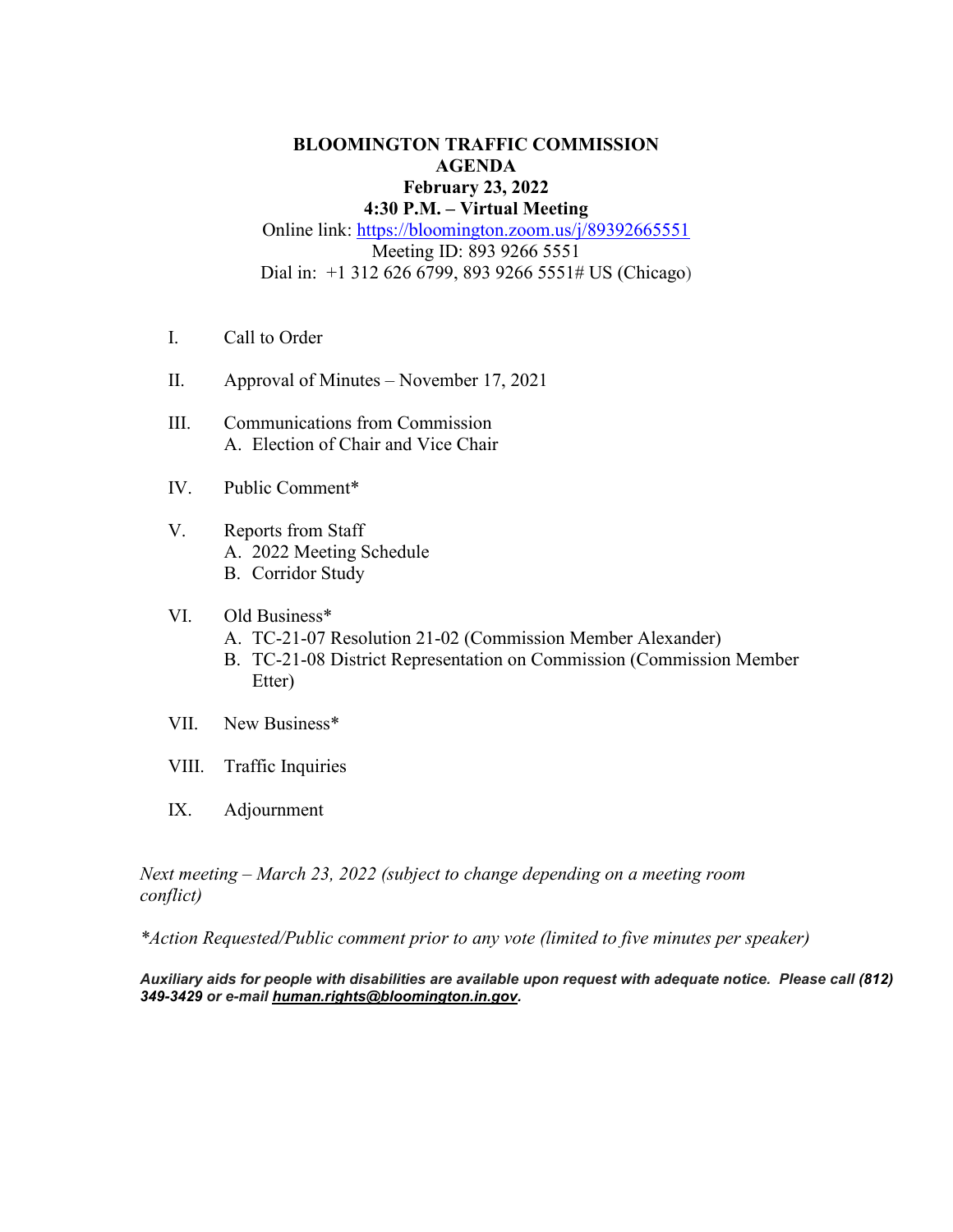### **BLOOMINGTON TRAFFIC COMMISSION MINUTES November 17, 2021 4:30 P.M. – Virtual Meeting**

Online link: [https://bloomington.zoom.us/j/87513132727](https://bloomington.zoom.us/j/87513132727?pwd=NGFDM1NobHRtbGxVVExTN3NPRHRJZz09) Meeting ID: 875 1313 2727 Dial in: +1 312 626 6799, 875 1313 2727# US (Chicago)

# **I. Call to Order: 4:33pm**

Members present**:** Chris Etter, David Hoff, Dustin Kruse, Ryne Shadday, Greg Alexander, Andrew Cibor, Malik McCluskey, Sarah Ryterband (after the minutes vote at 4:35pm)

### **II. Approval of Minutes – October 27, 2021**

Motioned: David Off Seconded: Malik McCluskey Vote: Yay: Alexander, Cibor, Etter, Hoff, Kruse, McCluskey, Shadday. Minutes approved: 7-0

### **III. Communications from Commission**

Shadday**:** shared thanks for the 7-Line project and ribbon-cutting ceremony. Alexander: echoed thanks and asked Cibor about maintaining clear sidewalks. Cibor: responded that the City is seriously looking into maintaining clear sidewalks, and coming up with clearer processes to make that happen. Ryterband: asked some follow-ups, and if UReport is the best tool for people to use; Cibor said yes, it is the best way to respond.

### **IV. Public Comment\*** none

### **V. Reports from Staff**

**A. 2022 Meeting Schedule:** staff presented a meeting schedule for 2022. Staff will follow-up via email with a final schedule.

### **VI. Old Business\***

# **A. TC-21-06 Resolution 21-01 (Commission Member Alexander)**

Alexander presented to the Commission about Vision Zero and street design.

Alexander moved to adopt the resolution. Hoff Seconded.

Hoff moved that the last sentence of the resolution be amended to add in the following words in italics;

"…design attributes *that may have* contributed to the crash…" Ryterband seconded.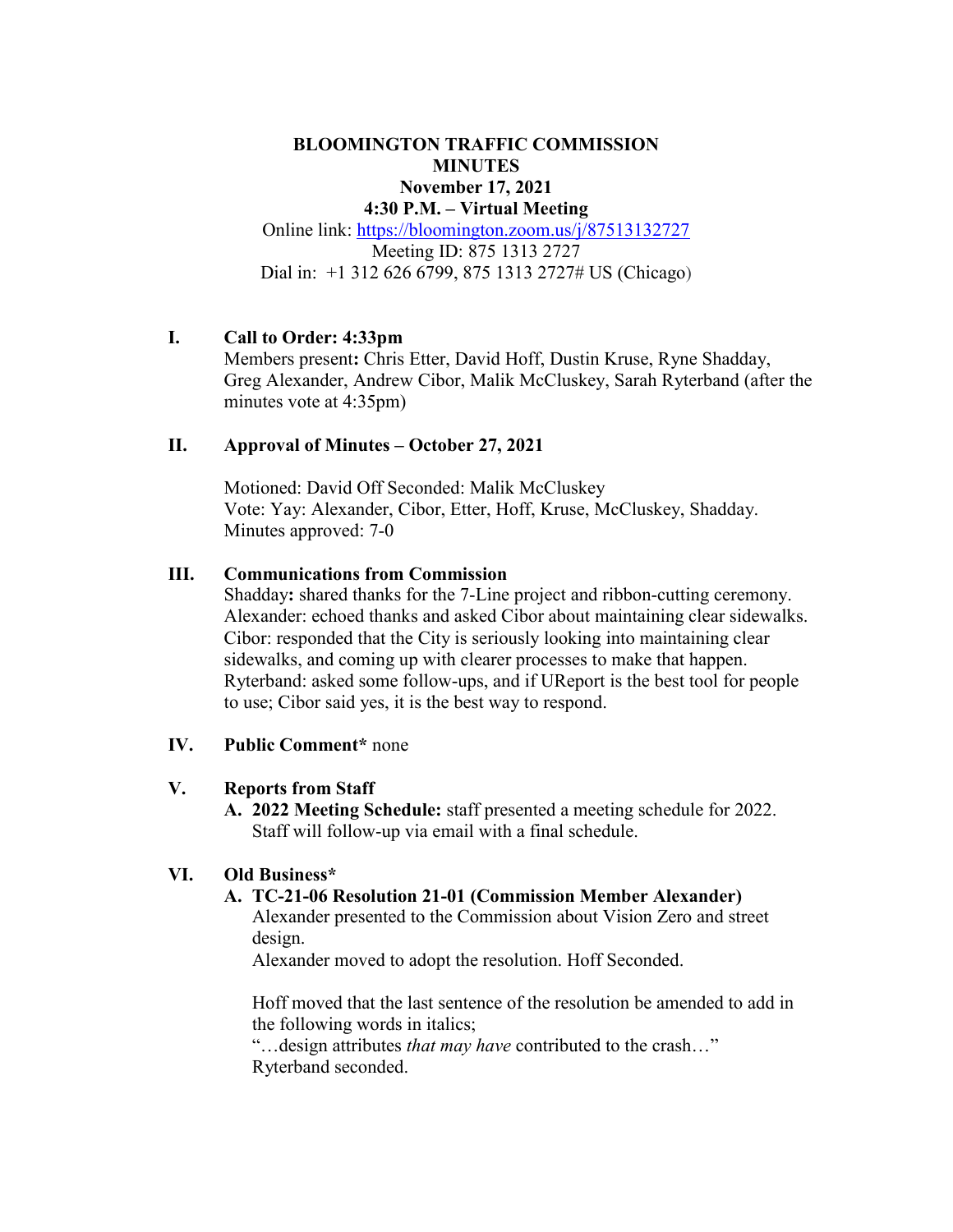Yay: Alexander, Cibor, Etter, Hoff, Kruse, McCluskey, Ryterband, Shadday. Amendment to the resolution passes: 8-0

Cibor moved that the resolution be amended that the resolution strike "present to common council" and change to "present to the Traffic Commission" Ryterband seconded

> Yay: Cibor, Etter, Hoff, Kruse, McCluskey, Ryterband Nay: Alexander, Abstain: Shadday. Motion passes 6-1-1

Yay: Alexander, Cibor, Etter, Hoff, Kruse, McCluskey, Ryterband, Shadday Resolution as amended passes 8-0

### **B. TC-21-08 District Representation on Commission (Commission Member Etter)**

Shadday noted that this item will be skipped for now, in order to have time for discussion and vote on the Lincoln Street item. Tabled until next meeting

#### **VII. New Business\***

### **A. TC-21-09 Parking Change on Lincoln between 3rd Street and Smith Ave (staff)**

Rosenbarger presented for staff.

Ryterband moved that we forward this to common council with a positive recommendation to council. Etter seconded.

Michel King: Dentist and property owner in this block. I've been there for 30 years. I've never seen an accident outside my office yet. I think the back-in parking is ridiculous. The back-in parking is going to be horribly difficult for the older people. I have a parking lot, but they like to use the street parking. Everyone I've asked about it, thinks it's ridiculous to do the back-in parking. King shared more comments and concerns.

Meredith McMillen: concern to let people know what is back-in/head-out parking, putting up the two-hour limited parking signs. Since there won't be parallel parking in front of our business, we hope there will be a noparking sign there. With the back-in parking, I think people will be confused, and we need to come up with a way to explain it better. For all ages, I want it to be safe and I want them to know how to use it. And we need to let people know it's still a one-way street, and worried the parked cars will be confusing to people.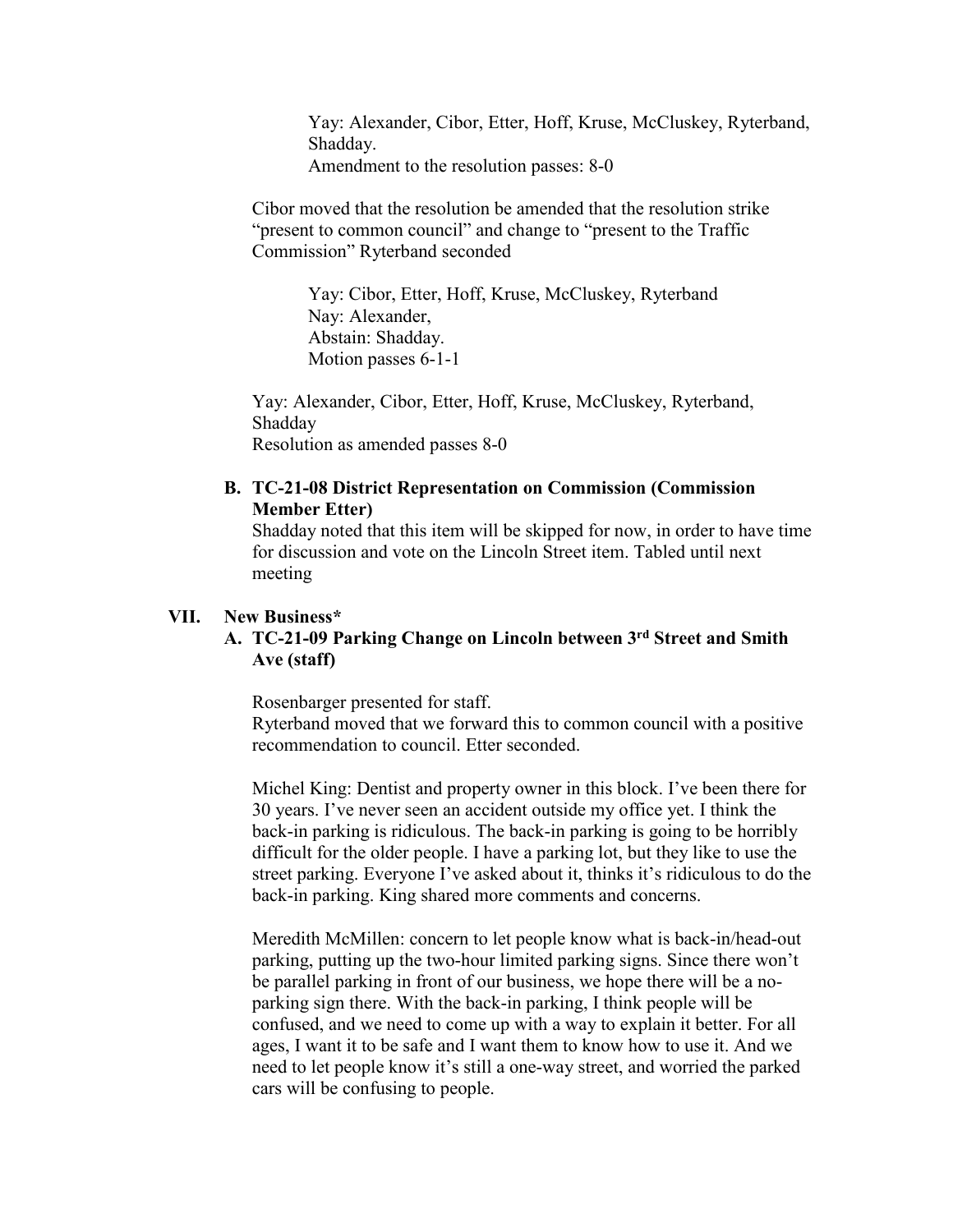Angela Cvelbar: can you explain why the back-in parking will improve safety, and why it is better, why you're doing this.

After public comment, more discussion and staff questions ensued.

Vote: Yay: Alexander, Cibor, Etter, Hoff, Ryterband, Shadday Nay: Kruse Motion passes 6-1 (McCluskey had left)

#### **VIII. Traffic Inquiries:**

Rosenbarger shared that McCluskey has raised a concern about Moores Pike. It may be discussed at the next meeting, depending on their discussions.

### **IX. Adjournment: 6:13pm**

*Next meeting – January 26, 2022 (subject to change depending on a meeting room conflict)*

*\*Action Requested/Public comment prior to any vote (limited to five minutes per speaker)*

*Auxiliary aids for people with disabilities are available upon request with adequate notice. Please call [\(812\)](about:blank)  [349-3429](about:blank) or e-mail [human.rights@bloomington.in.gov.](mailto:human.rights@bloomington.in.gov)*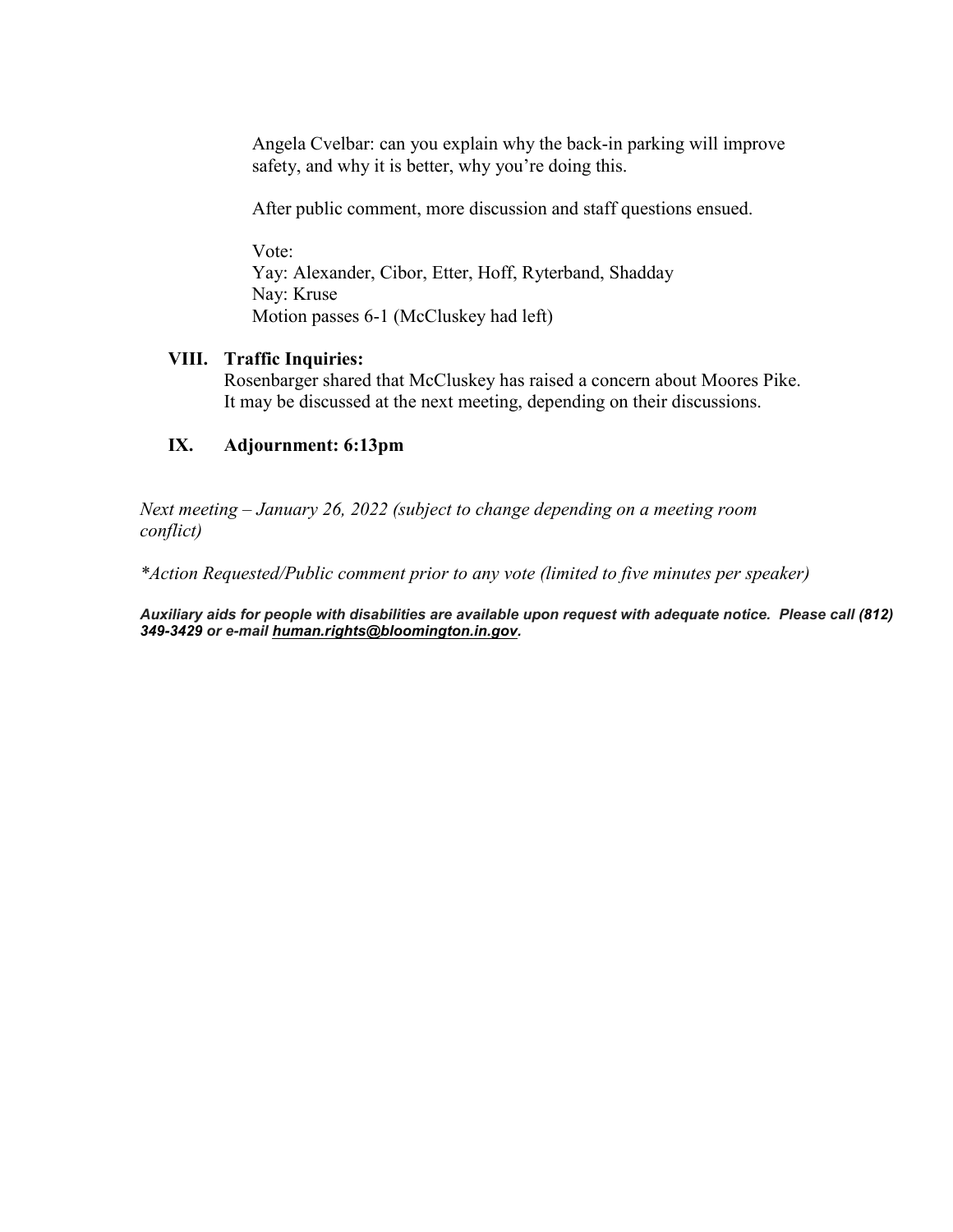# RESOLUTION 21-02

### CALLING FOR CHANGES TO MUNICIPAL CODE TO BRING SPEED LIMITS IN LINE WITH ADOPTED CITY PLANS

- WHEREAS, speed is a significant factor influencing crash severity and frequency.
- WHEREAS, the City of Bloomington's 2018 Comprehensive Plan contains Policy 6.1.7: Prioritize safety and accessibility over capacity in transportation planning, design, construction, and maintenance decisions (pg 74).
- WHEREAS, the City of Bloomington's 2019 Transportation Plan designates all street typologies to have target speeds of at most 25mph, with the exception of Suburban Connectors, which have target speeds of at most 35mph (pg 36).
- WHEREAS, Walnut St north of the SR 45/46 bypass is the only city-controlled street segment indicated as Suburban Connector in the Transportation Plan (pg 35).
- WHEREAS, Title 15 of Bloomington Municipal Code lists many street segments as having a speed limit higher than 25mph in direct contradiction to our Transportation Plan.
- WHEREAS, IC 9-21-5-6 allows cities to reduce speed limits in urban districts to 25mph without a traffic and engineering investigation.
- WHEREAS, Title 15 of Bloomington Municipal Code lists many street segments as having a speed limit higher than 25mph even in existing urban districts.
- WHEREAS, when street projects naturally arise, including regular maintenance, the scope of work is often limited such that the codified speed limit is not reconsidered.
- WHEREAS, codified speed limit changes do not take legal effect until after new signage is installed, so no material change will occur without Engineering staff oversight to implement the revised code.

# THEREFORE, BE IT RESOLVED BY THE TRAFFIC COMMISSION OF THE CITY OF BLOOMINGTON, INDIANA, THAT:

Title 15 should be amended to reflect the target speeds in the City of Bloomington's 2019 Transportation Plan. Bloomington Municipal Code 15.24.020 schedule I should be amended by removing every row that indicates a street segment within an existing urban district with a speed limit greater than 25 MPH, and replacing any remaining speed limits that are greater than 35 MPH with 35 MPH.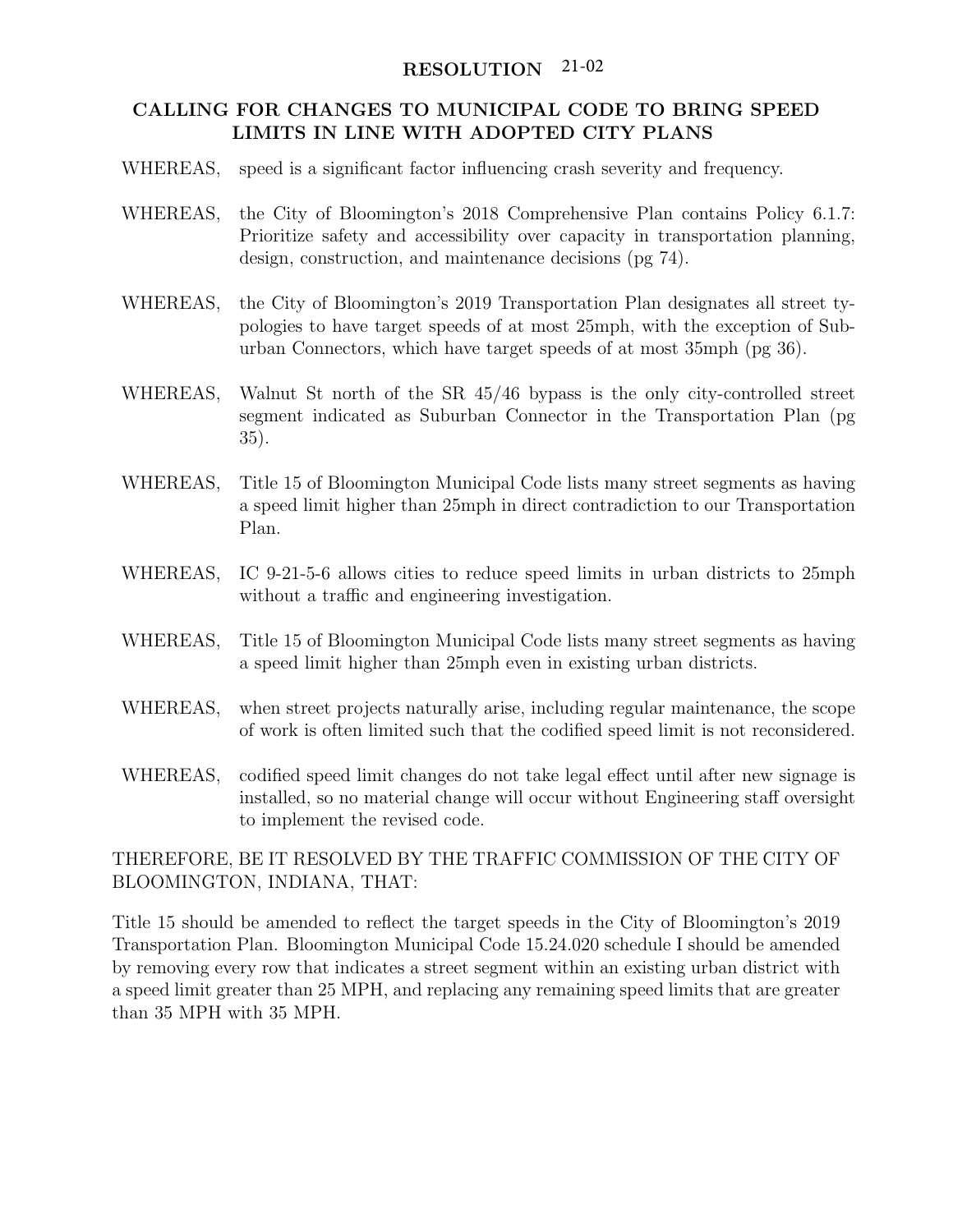These rows above 25 MPH should be preserved:

| <b>Fullerton Pike</b> | SR 37         | 1,160' East of SR 37            | 30 MPH |
|-----------------------|---------------|---------------------------------|--------|
| Gordon Pike           | Walnut Street | 600' West of Walnut Street      | 30 MPH |
| Moore's Pike          | High Street   | SR 446                          | 30 MPH |
| Old SR 37             | Walnut Street | City Limits                     | 30 MPH |
| Rhorer Road           | Walnut Street | 550' East of Walnut Street      | 30 MPH |
| Rogers Road           | High Street   | 1,100' East of Forrester Street | 30 MPH |
| Sare Road             | Moores Pike   | Rhorer Road                     | 30 MPH |
| Tapp Road             | SR 37         | 800' West of Adams Street       | 30 MPH |
| Winslow Road          | Walnut Street | High Street                     | 30 MPH |
|                       |               |                                 |        |

These rows should be deleted:

| <b>Adams</b> Street  | 775' South of Millennium Park Drive | Patterson Drive                 | 30 MPH        |
|----------------------|-------------------------------------|---------------------------------|---------------|
| Adams Street         | Patterson Drive                     | Adams Street                    | 30 MPH        |
| Arlington Road       | Monroe Street                       | West to Corporate Limits        | 40 MPH        |
| Bloomfield Road      | State Road 37                       | Adams Street                    | <b>40 MPH</b> |
| College Avenue       | Seventeenth Street                  | SR 45/46                        | 40 MPH        |
| College Mall Road    | SR 46                               | Moores Pike                     | 30 MPH        |
| Country Club Drive   | Rockport Road                       | Walnut Street                   | 30 MPH        |
| Curry Pike           | <b>Bloomfield Road</b>              | North to Corporate Limits       | 35 MPH        |
| Dunn Street          | Seventeenth Street                  | $45/46$ Bypass                  | 35 MPH        |
| Dunn Street          | $SR 45/SR 46$ Bypass                | Old SR 37                       | 30 MPH        |
| Eleventh Street      | Walnut Street                       | Fountain Drive                  | 30 MPH        |
| Fee Lane             | Seventeenth Street                  | $45/46$ Bypass                  | 35 MPH        |
| Fountain Drive       | Adams Street                        | Western Terminus                | <b>30 MPH</b> |
| Henderson Street     | <b>First Street</b>                 | Atwater Avenue                  | 30 MPH        |
| Henderson Street     | South Drive                         | <b>Heather Drive</b>            | 30 MPH        |
| High Street          | 450' North of Wimbleton Lane        | Covenanter Drive                | 30 MPH        |
| Hillside Drive       | Woodlawn Avenue                     | <b>High Street</b>              | 30 MPH        |
| Indiana Avenue       | Atwater Avenue                      | Seventeenth Street              | 30 MPH        |
| Kinser Pike          | Seventeenth Street                  | SR 37                           | 30 MPH        |
| Kirkwood Avenue      | Adams Street                        | Walnut Street                   | 30 MPH        |
| Leonard Springs Road | <b>Fullerton Pike</b>               | SR 45                           | 30 MPH        |
| Madison Street       | Eleventh Street                     | Seventeenth Street              | 30 MPH        |
| Moore's Pike         | <b>High Street</b>                  | SR 446                          | 30 MPH        |
| Old SR 37            | Walnut Street                       | City Limits                     | 30 MPH        |
| Patterson Drive      | Allen Street                        | Second Street                   | 40 MPH        |
| Patterson Drive      | Allen Street                        | Walnut Street                   | 30 MPH        |
| Patterson Drive      | Third Street                        | Second Street                   | 30 MPH        |
| Rhorer Road          | Walnut Street                       | 550' East of Walnut Street      | <b>30 MPH</b> |
| Rockport Road        | Rogers Street                       | 300' South of Tapp Road         | 30 MPH        |
| Rogers Road          | High Street                         | 1,100' East of Forrester Street | 30 MPH        |
| Rogers Street        | Country Club Drive                  | Eleventh Street                 | 30 MPH        |
| Sare Road            | Moores Pike                         | Rhorer Road                     | 30 MPH        |
| Second Street        | Patterson Drive                     | Walnut Street                   | 30 MPH        |
| Seventeenth Street   | Monroe Street                       | Jackson Street                  | 35 MPH        |
| Seventeenth Street   | Jackson Street                      | $45/46$ Bypass                  | <b>30 MPH</b> |
| Seventeenth Street   | 300' West of Lindbergh Drive        | Crescent Road                   | <b>30 MPH</b> |
| Seventeenth Street   | 300' East of Lindbergh Drive        | Monroe Street                   | 30 MPH        |
| Smith Road           | SR 45                               | Moores Pike                     | 30 MPH        |
| Tapp Road            | SR 37                               | 800' West of Adams Street       | 30 MPH        |
| Tapp Road            | 800' East of Adams Street           | Rockport Road                   | 30 MPH        |
| Tenth Street         | Walnut Street                       | $45/46$ Bypass                  | 30 MPH        |
| Third Street         | Dunn Street                         | Rogers Street                   | 30 MPH        |
| Third Street         | Franklin Road/Wynnedale Drive       | Patterson Drive                 | 30 MPH        |
| Third Street         | <b>High Street</b>                  | College Mall Road               | 30 MPH        |
| Union Street         | Third Street                        | Law Lane                        | 30 MPH        |
| Walnut Street        | <b>Blue Ridge Drive</b>             | North to Corporate Limits       | 45 MPH        |
| Walnut Street        | Seventeenth Street                  | Blue Ridge Drive                | 40 MPH        |
| Walnut Street        | Pinewood Drive                      | Dodds Street                    | 30 MPH        |
| Walnut Street        | Pinewood Drive                      | Rhorer Road/Gordon Pike         | <b>40 MPH</b> |
| Weimer Road          | Tapp Road                           | 353' South of Sudbury Drive     | 30 MPH        |
| Winslow Road         | Walnut Street                       | <b>High Street</b>              | 30 MPH        |

These rows should be added:

| Walnut Street   | $SR\,45/46$     | North to Corporate Limits | 35 MPH |
|-----------------|-----------------|---------------------------|--------|
| Kinser Pike     | Rosewood Drive  | SR 37                     | 30 MPH |
| Patterson Drive | Fairview Street | Second Street             | 35 MPH |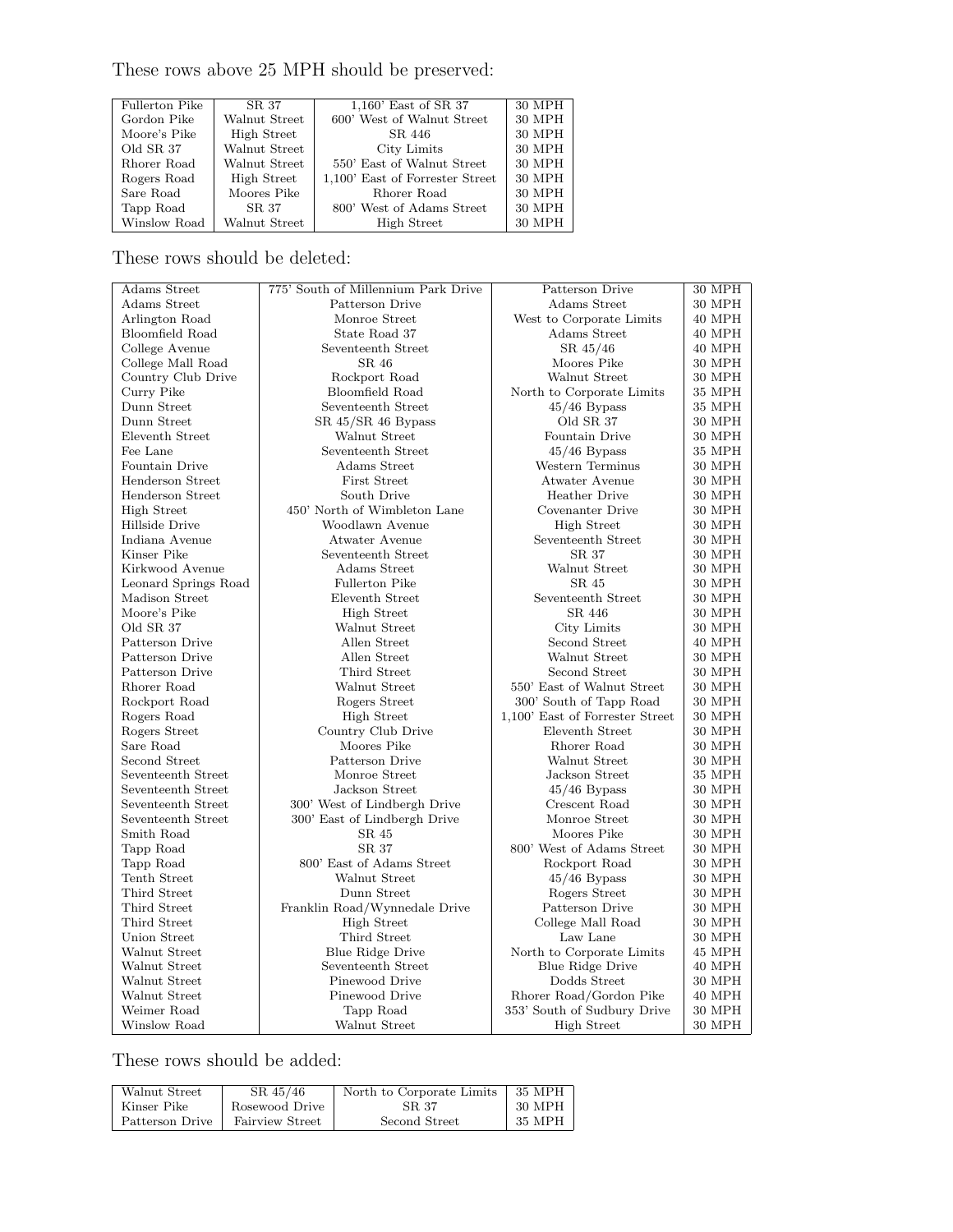# **City of Bloomington Traffic Commission Rules & Procedures**

# Section I. Purpose and Duties.

It shall be the duty of the Traffic Commission, and to this end it shall have the authority within the limits of the funds at its disposal, to coordinate traffic activities, to carry on educational activities in traffic matters, to supervise the preparation and publication of traffic reports, to receive complaints having to do with traffic matters, and to recommend to the Common Council and to appropriate City officials ways and means for improving traffic conditions and the administration and enforcement of traffic regulations.

### Section II. Appointments.

The Traffic Commission shall consist of the following nine members:

- A. A designee of the Transportation and Traffic Engineer;
- B. A designee of the Director of Public Works;
- C. A designee of the Chief of Police; and
- D. Six additional members who shall be appointed by the Common Council by majority vote in a properly convened session of the Council.

All terms shall be for two years.

# Section III. Qualifications.

Each Common Council appointee shall be a resident of the City with preference being given so that each council district is represented.

### Section IV. Meetings.

Annual regular meeting dates and times will be scheduled prior to the end of each calendar year.

- A. Changes to dates and times may be approved prior to each scheduled meeting by staff or the Chairperson (including cancellations and the scheduling of special meetings).
- B. A quorum for Traffic Commission meetings shall be five members or alternates (a majority of the membership).
- C. All Traffic Commission meetings are open to members of the public, absent an executive session held in accordance with the provisions of Indiana law.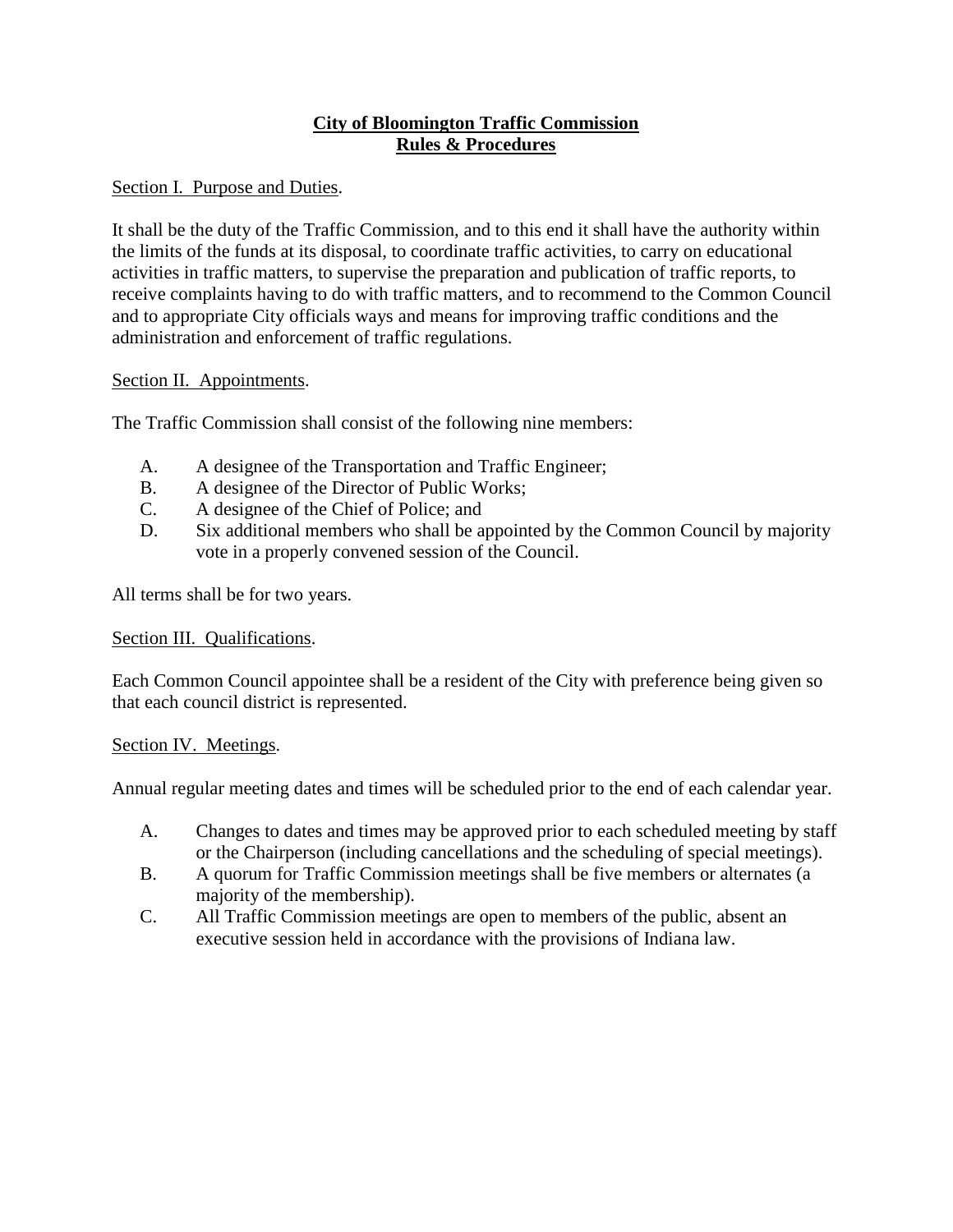### Section V. Procedure(s).

- A. Voting.
	- 1. All votes shall be by simple voice vote, unless a member specifically requests a roll call vote.
	- 2. If a member fails to vote upon any matter, any other member may raise the question and insist that the member either vote or state the reason for not voting and be excused.
	- 3. Any member may change a vote before the result is announced.
- B. Agenda. Staff shall provide a meeting packet with the date, time, location, agenda, and summary of minutes for each regular meeting at least 48 hours prior to their regular meeting. The Traffic Commission shall transact its business in the following order, but it may, by majority vote, amend the normal order of business and time limits set forth below:
	- 1. Call to Order;
	- 2. Approval of minutes;
	- 3. Communications from Commission;
	- 4. Public Comment\*;
	- 5. Reports from Staff:
	- 6. Old Business\*;
	- 7. New Business\*;
	- 8. Traffic Inquiries\*;
	- 9. Commission Schedule; and
	- 10. Adjournment.

\*The Chairperson may limit the length of time and number of times an individual may comment during public comment. The Chairperson shall explain these limits prior to hearing any public comment. This also may include limitations on repetitive or redundant comments to help ensure each individual has an opportunity to provide their comments.

- C. Chair and Vice-Chair. The Traffic Commission members shall nominate and elect a Chairperson from among the members of the commission.
	- 1. The Chairperson shall conduct all Traffic Commission meetings and help ensure each agenda item is given the opportunity for the Commission to sufficiently conduct their monthly business and to direct staff on future business items to consider.
	- 2. In the Chairperson's absence, the Vice-Chairperson shall conduct meetings.
	- 3. Elections for the Chairperson and Vice-Chairperson shall take place annually at the second meeting of the calendar year.
	- 4. The Traffic Commission members may elect such other officers as it deems necessary.
- D. Motions.
- 1. When a motion is made and seconded it shall be stated by the presiding officer before it shall be debated.